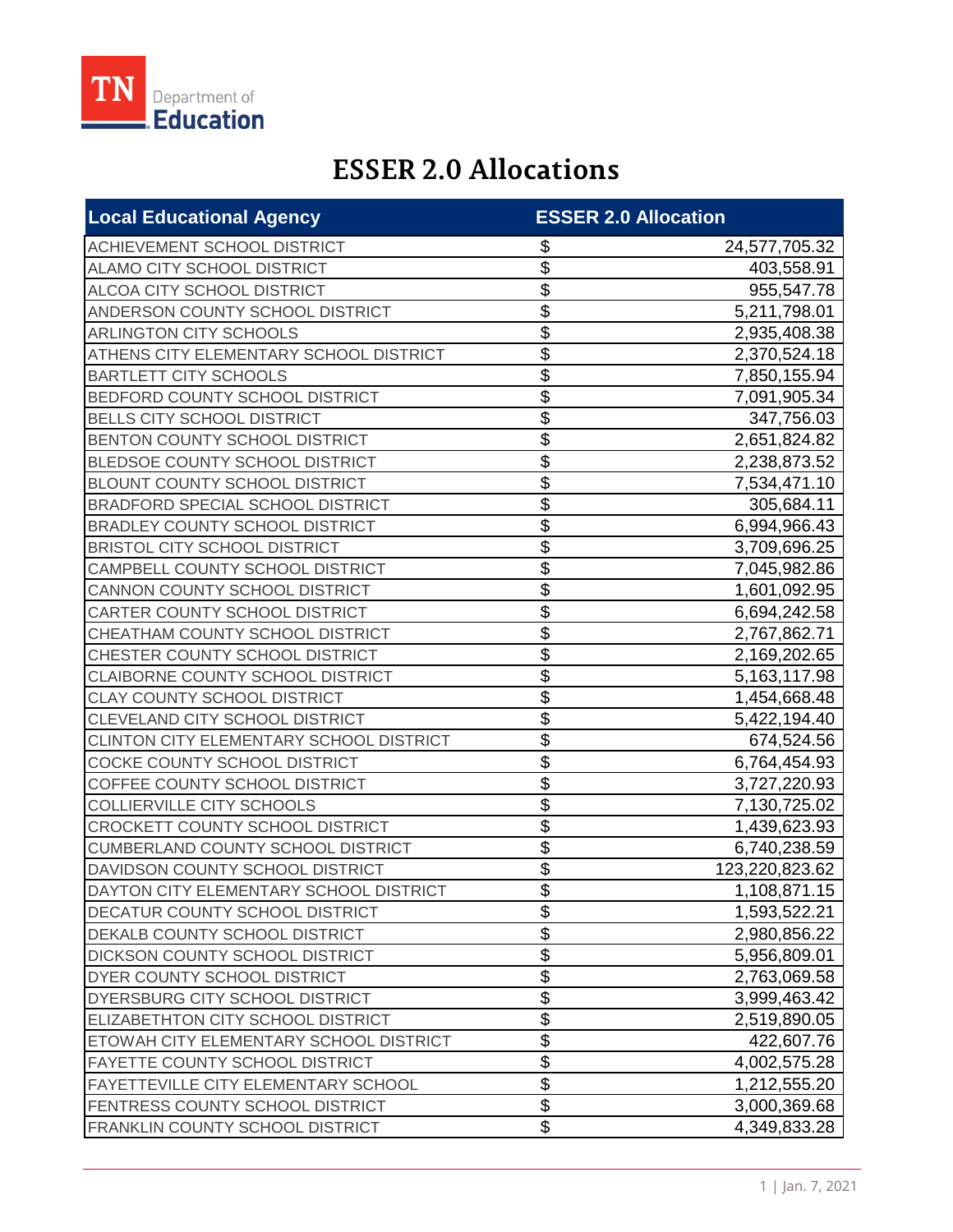| FRANKLIN SPECIAL SCHOOL DISTRICT          | \$                        | 1,324,348.13  |
|-------------------------------------------|---------------------------|---------------|
| <b>GERMANTOWN CITY SCHOOLS</b>            | \$                        | 5,034,823.18  |
| <b>GIBSON SPECIAL DISTRICT</b>            | \$                        | 1,575,980.82  |
| GILES COUNTY SCHOOL DISTRICT              | \$                        | 3,426,637.46  |
| <b>GRAINGER COUNTY SCHOOL DISTRICT</b>    | \$                        | 3,293,689.91  |
| <b>GREENE COUNTY SCHOOL DISTRICT</b>      | \$                        | 6,556,020.58  |
| <b>GREENEVILLE CITY SCHOOL DISTRICT</b>   | \$                        | 2,038,638.30  |
| <b>GRUNDY COUNTY SCHOOL DISTRICT</b>      | \$                        | 2,363,317.77  |
| HAMBLEN COUNTY SCHOOL DISTRICT            | \$                        | 8,982,340.96  |
| HAMILTON COUNTY SCHOOL DISTRICT           | \$                        | 40,530,274.94 |
| HANCOCK COUNTY SCHOOL DISTRICT            | \$                        | 1,887,230.17  |
| HARDEMAN COUNTY SCHOOL DISTRICT           | \$                        | 4,212,343.28  |
| HARDIN COUNTY SCHOOL DISTRICT             | \$                        | 4,082,888.63  |
| HAWKINS COUNTY SCHOOL DISTRICT            | \$                        | 7,302,816.47  |
| HAYWOOD COUNTY SCHOOL DISTRICT            | \$                        | 3,293,753.42  |
| HENDERSON COUNTY SCHOOL DISTRICT          | \$                        | 2,999,594.22  |
| HENRY COUNTY SCHOOL DISTRICT              | \$                        | 3,501,495.88  |
| HICKMAN COUNTY SCHOOL DISTRICT            | \$                        | 3,497,160.67  |
| HOLLOW ROCK-BRUCETON SCHOOL DISTRICT      | \$                        | 796,354.99    |
| HOUSTON COUNTY SCHOOL DISTRICT            | \$                        | 1,203,453.59  |
| HUMBOLDT CITY SCHOOL DISTRICT             | \$                        | 1,974,873.61  |
| HUMPHREYS COUNTY SCHOOL DISTRICT          | \$                        | 2,246,003.05  |
| HUNTINGDON SPECIAL SCHOOL DISTRICT        | \$                        | 1,357,321.79  |
| <b>JACKSON COUNTY SCHOOL DISTRICT</b>     | \$                        | 1,745,742.56  |
| JEFFERSON COUNTY SCHOOL DISTRICT          | \$                        | 6,274,352.27  |
| JOHNSON CITY SCHOOL DISTRICT              | \$                        | 6,181,120.19  |
| JOHNSON COUNTY SCHOOL DISTRICT            | \$                        | 2,669,142.26  |
| KINGSPORT CITY SCHOOL DISTRICT            | \$                        | 7,603,109.14  |
| KNOX COUNTY SCHOOL DISTRICT               | \$                        | 50,810,033.58 |
| LAKE COUNTY SCHOOL DISTRICT               | \$                        | 1,479,305.97  |
| LAKELAND CITY SCHOOLS                     | \$                        | 1,270,925.10  |
| LAUDERDALE COUNTY SCHOOL DISTRICT         | \$                        | 5,961,909.65  |
| LAWRENCE COUNTY SCHOOL DISTRICT           | \$                        | 6,975,456.32  |
| LEBANON SPECIAL SCHOOL DISTRICT           | \$                        | 2,171,341.84  |
| LENOIR CITY SCHOOL DISTRICT               | \$                        | 1,299,854.36  |
| LEWIS COUNTY SCHOOL DISTRICT              | \$                        | 1,877,216.07  |
| LEXINGTON CITY ELEMENTARY SCHOOL DISTRICT | $\overline{\$}$           | 855,286.44    |
| LINCOLN COUNTY SCHOOL DISTRICT            | $\overline{\mathfrak{s}}$ | 2,604,689.02  |
| LOUDON COUNTY SCHOOL DISTRICT             | \$                        | 3,021,183.37  |
| MACON COUNTY SCHOOL DISTRICT              | $\overline{\mathfrak{s}}$ | 3,944,586.41  |
| MADISON CONSOLIDATED SCHOOL               | $\overline{\mathcal{G}}$  | 16,781,246.49 |
| MANCHESTER CITY SCHOOL DISTRICT           | \$                        | 1,347,321.06  |
| MARION COUNTY SCHOOL DISTRICT             | \$                        | 3,600,263.12  |
| MARSHALL COUNTY SCHOOL DISTRICT           | $\overline{\$}$           | 3,635,556.48  |
| MARYVILLE CITY SCHOOL DISTRICT            | \$                        | 1,824,291.08  |
| MAURY COUNTY SCHOOL DISTRICT              | \$                        | 8,095,367.71  |
| MCKENZIE SPECIAL SCHOOL DISTRICT          | $\overline{\$}$           | 1,113,420.28  |
| MCMINN COUNTY SCHOOL DISTRICT             | $\overline{\mathfrak{s}}$ | 4,998,734.31  |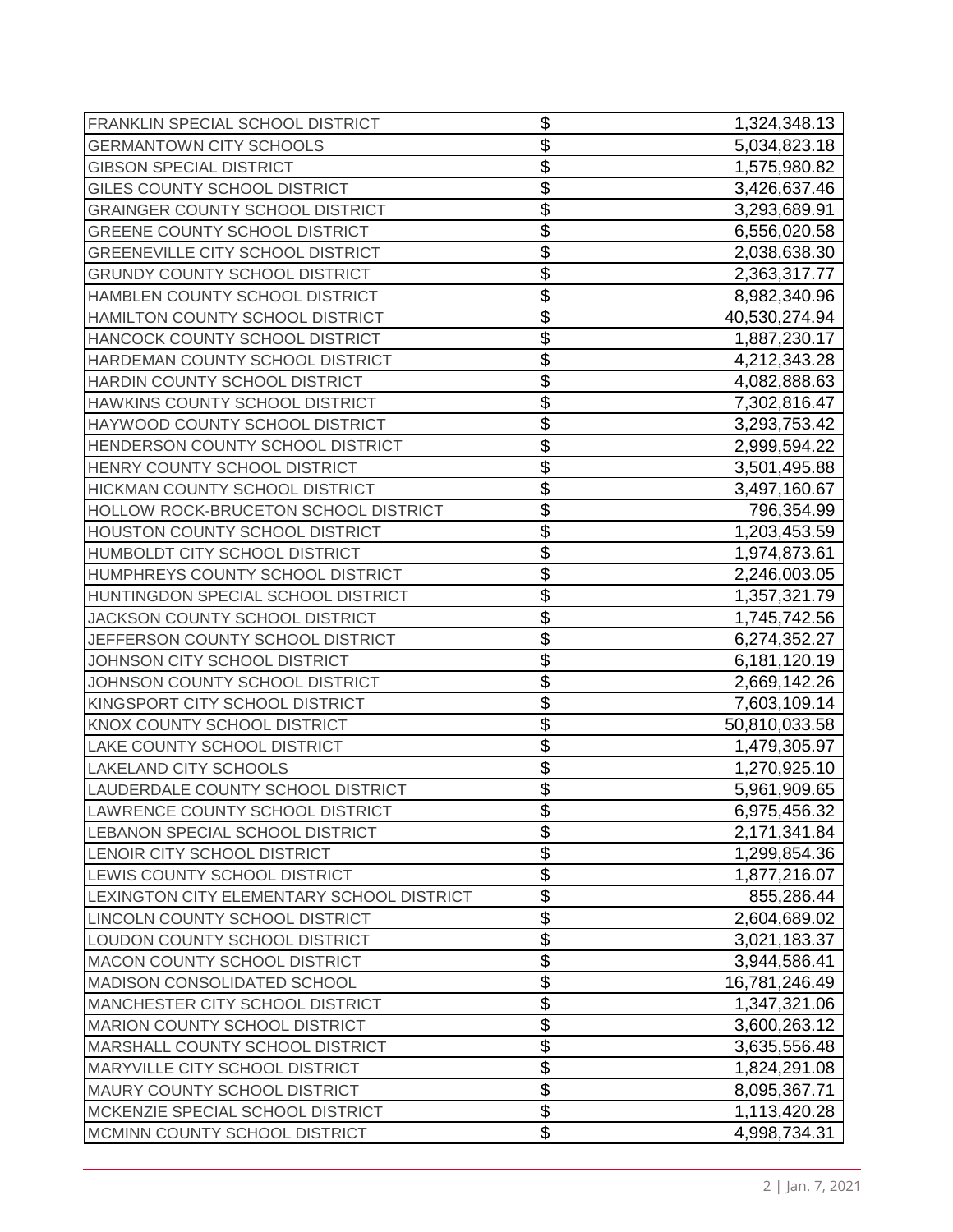| MCNAIRY COUNTY SCHOOL DISTRICT              | \$                       | 4,168,041.92   |
|---------------------------------------------|--------------------------|----------------|
| MEIGS COUNTY SCHOOL DISTRICT                | \$                       | 1,790,996.53   |
| MILAN CITY SPECIAL SCHOOL DISTRICT          | \$                       | 1,565,986.77   |
| MILLINGTON CITY SCHOOLS                     | \$                       | 3,175,529.54   |
| MONROE COUNTY SCHOOL DISTRICT               | \$                       | 4,905,007.54   |
| MONTGOMERY COUNTY SCHOOL DISTRICT           | \$                       | 26,035,378.70  |
| MOORE COUNTY SCHOOL DISTRICT                | \$                       | 429,553.45     |
| MORGAN COUNTY SCHOOL DISTRICT               | \$                       | 2,906,064.66   |
| MURFREESBORO CITY ELEMENTARY SCHOOL         | \$                       | 5,642,066.76   |
| NEWPORT CITY ELEMENTARY SCHOOL DISTRICT     | \$                       | 2,020,575.48   |
| OAK RIDGE CITY SCHOOL DISTRICT              | \$                       | 3,120,709.36   |
| OBION COUNTY SCHOOL DISTRICT                | \$                       | 2,599,575.01   |
| ONEIDA SPECIAL SCHOOL DISTRICT              | \$                       | 1,056,651.42   |
| <b>OVERTON COUNTY SCHOOL DISTRICT</b>       | \$                       | 2,767,127.37   |
| PARIS CITY SPECIAL SCHOOL DISTRICT          | \$                       | 1,957,338.91   |
| PERRY COUNTY SCHOOL DISTRICT                | \$                       | 1,478,306.57   |
| PICKETT COUNTY SCHOOL DISTRICT              | \$                       | 604,790.19     |
| POLK COUNTY SCHOOL DISTRICT                 | \$                       | 2,109,622.76   |
| PUTNAM COUNTY SCHOOL DISTRICT               | \$                       | 9,206,454.93   |
| RHEA COUNTY SCHOOL DISTRICT                 | \$                       | 4,332,305.26   |
| RICHARD CITY SPECIAL SCHOOL DISTRICT        | \$                       | 257,665.89     |
| ROANE COUNTY SCHOOL DISTRICT                | \$                       | 5,904,014.38   |
| ROBERTSON COUNTY SCHOOL DISTRICT            | \$                       | 6,573,070.63   |
| ROGERSVILLE CITY ELEMENTARY SCHOOL DISTRICT | \$                       | 833,165.84     |
| RUTHERFORD COUNTY SCHOOL DISTRICT           | \$                       | 19,491,250.70  |
| SCOTT COUNTY SCHOOL DISTRICT                | \$                       | 3,556,493.21   |
| SEQUATCHIE COUNTY SCHOOL DISTRICT           | \$                       | 2,217,130.62   |
| SEVIER COUNTY SCHOOL DISTRICT               | \$                       | 12,255,157.02  |
| SHELBY COUNTY SCHOOL DISTRICT               | \$                       | 224,032,803.64 |
| SMITH COUNTY SCHOOL DISTRICT                | \$                       | 2,190,323.85   |
| SOUTH CARROLL SPECIAL SCHOOL DISTRICT       | \$                       | 385,546.23     |
| STATE BOARD OF EDUCATION                    | \$                       | 1,711,662.53   |
| STEWART COUNTY SCHOOL DISTRICT              | \$                       | 1,624,543.86   |
| SULLIVAN COUNTY SCHOOL DISTRICT             | \$                       | 9,176,960.79   |
| SUMNER COUNTY SCHOOL DISTRICT               | $\overline{\$}$          | 14,009,559.97  |
| SWEETWATER CITY SCHOOL DISTRICT             | $\overline{\$}$          | 1,351,078.02   |
| TENNESSEE SCHOOL FOR THE BLIND              | $\overline{\$}$          | 532,769.55     |
| TENNESSEE SCHOOL FOR THE DEAF               | \$                       | 793,055.95     |
| TIPTON COUNTY SCHOOL DISTRICT               | \$                       | 7,944,180.19   |
| TRENTON SPECIAL SCHOOL DISTRICT             | \$                       | 1,283,332.43   |
| TROUSDALE COUNTY SCHOOL DISTRICT            | $\overline{\$}$          | 960,310.82     |
| TULLAHOMA CITY SCHOOL DISTRICT              | $\overline{\$}$          | 3, 151, 299.83 |
| UNICOI SCHOOL DISTRICT                      | \$                       | 2,088,986.23   |
| UNION CITY SCHOOL DISTRICT                  | $\overline{\mathcal{S}}$ | 2,247,630.84   |
| UNION COUNTY SCHOOL DISTRICT                | $\overline{\mathcal{S}}$ | 3,528,092.07   |
| VAN BUREN COUNTY SCHOOL DISTRICT            | $\overline{\$}$          | 917,018.89     |
| WARREN COUNTY SCHOOL DISTRICT               | $\overline{\$}$          | 8,338,012.45   |
| WASHINGTON COUNTY SCHOOL DISTRICT           | \$                       | 5,326,779.68   |